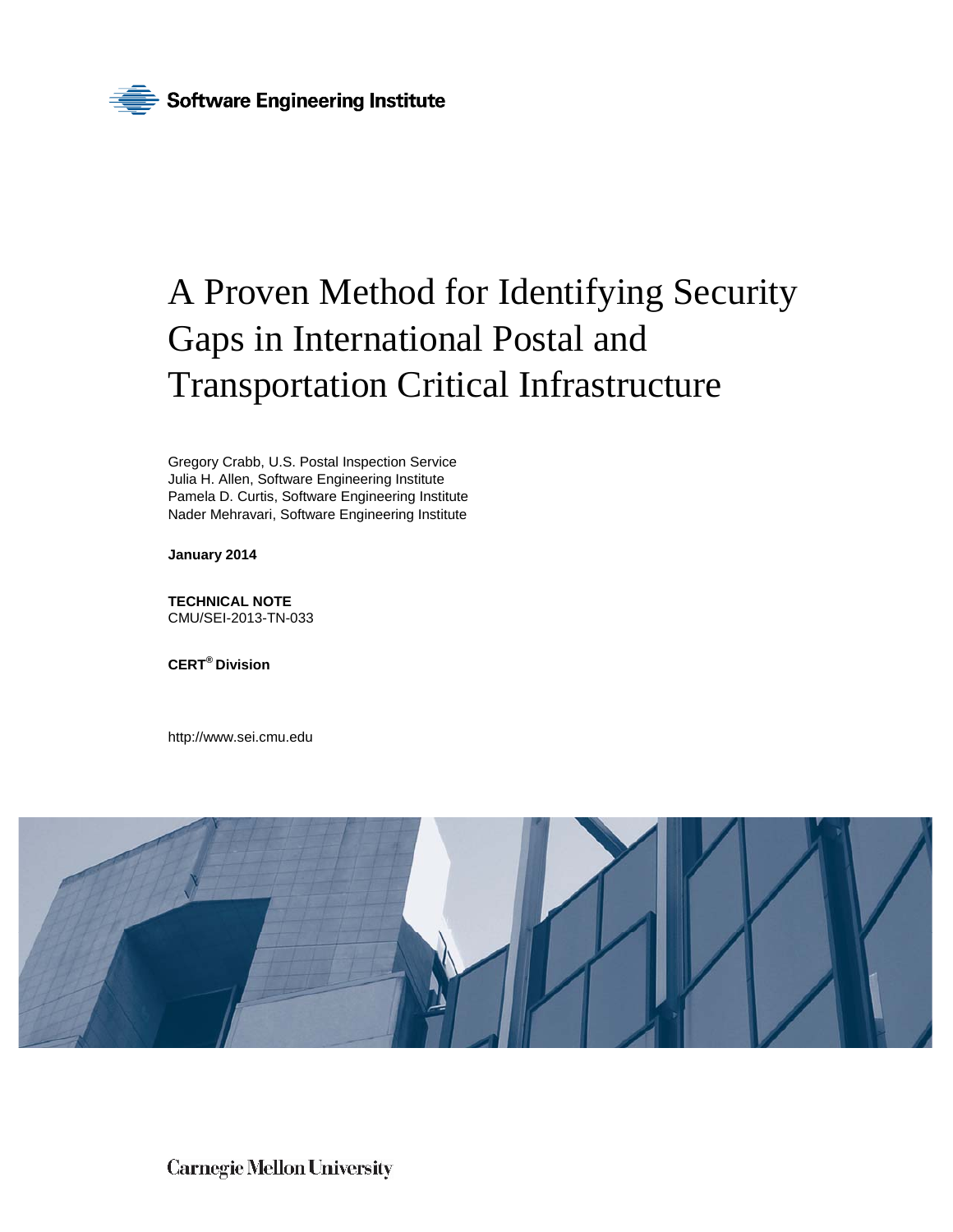Copyright 2014 Carnegie Mellon University

This material is based upon work funded and supported by the U.S. Postal Inspection Service and ODE under Contract No. FA8721-05-C-0003 with Carnegie Mellon University for the operation of the Software Engineering Institute, a federally funded research and development center sponsored by the United States Department of Defense.

Any opinions, findings and conclusions or recommendations expressed in this material are those of the author(s) and do not necessarily reflect the views of U.S. Postal Inspection Service or the United States Department of Defense.

This report was prepared for the SEI Administrative Agent AFLCMC/PZM 20 Schilling Circle, Bldg 1305, 3rd floor Hanscom AFB, MA 01731-2125

NO WARRANTY. THIS CARNEGIE MELLON UNIVERSITY AND SOFTWARE ENGINEERING INSTITUTE MATERIAL IS FURNISHED ON AN "AS-IS" BASIS. CARNEGIE MELLON UNIVERSITY MAKES NO WARRANTIES OF ANY KIND, EITHER EXPRESSED OR IMPLIED, AS TO ANY MATTER INCLUDING, BUT NOT LIMITED TO, WARRANTY OF FITNESS FOR PURPOSE OR MERCHANTABILITY, EXCLUSIVITY, OR RESULTS OBTAINED FROM USE OF THE MATERIAL. CARNEGIE MELLON UNIVERSITY DOES NOT MAKE ANY WARRANTY OF ANY KIND WITH RESPECT TO FREEDOM FROM PATENT, TRADEMARK, OR COPYRIGHT INFRINGEMENT.

This material has been approved for public release and unlimited distribution except as restricted below.

Internal use:\* Permission to reproduce this material and to prepare derivative works from this material for internal use is granted, provided the copyright and "No Warranty" statements are included with all reproductions and derivative works.

External use:\* This material may be reproduced in its entirety, without modification, and freely distributed in written or electronic form without requesting formal permission. Permission is required for any other external and/or commercial use. Requests for permission should be directed to the Software Engineering Institute at [permission@sei.cmu.edu.](mailto:permission@sei.cmu.edu) 

\* These restrictions do not apply to U.S. government entities.

Carnegie Mellon® and CERT® are registered marks of Carnegie Mellon University.

DM-0000854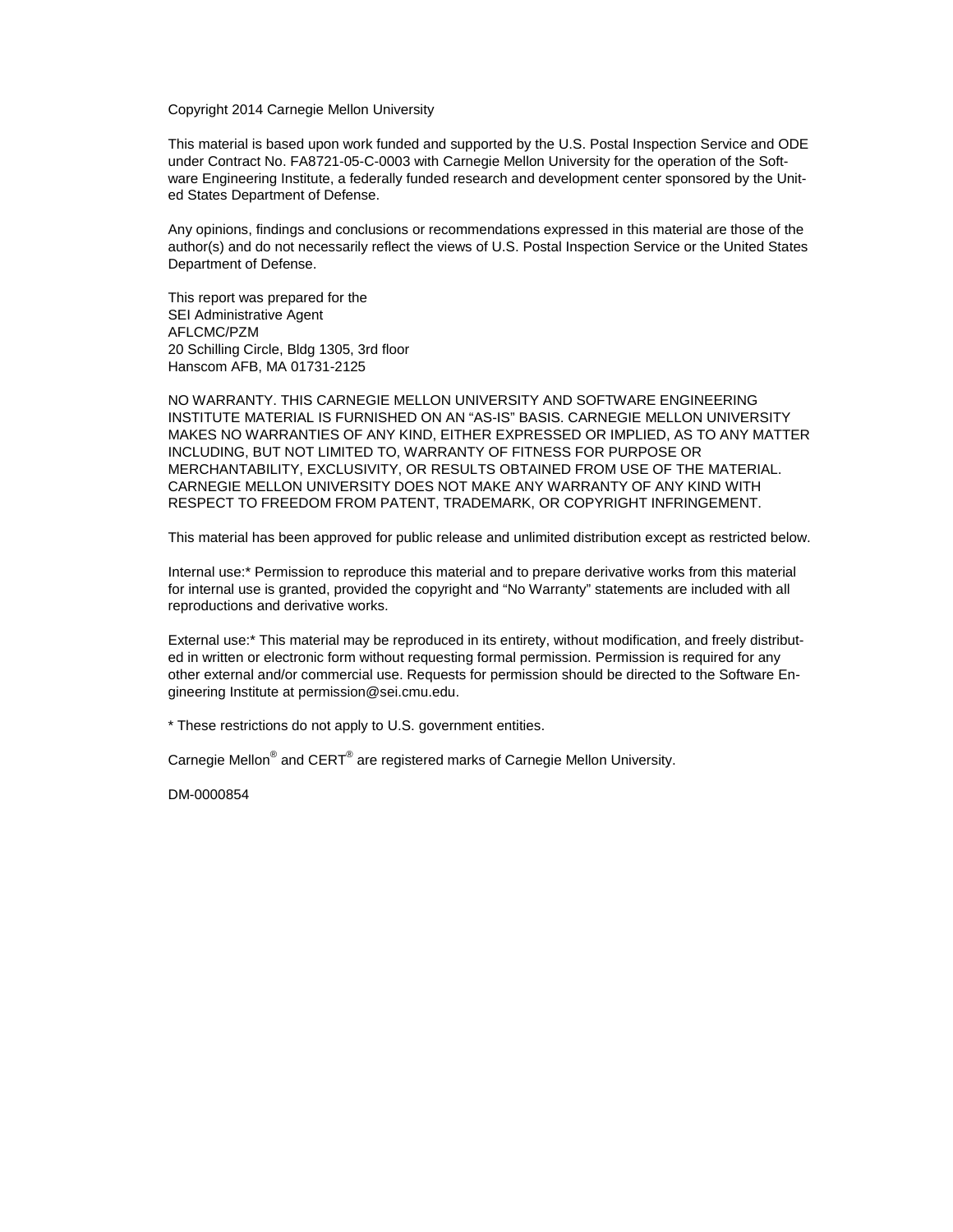# **Table of Contents**

|                 | <b>Acknowledgments</b>                      | vii            |
|-----------------|---------------------------------------------|----------------|
| <b>Abstract</b> |                                             |                |
| 1               | <b>Introduction</b>                         | $\mathbf{1}$   |
| $\overline{2}$  | <b>Background</b>                           | $\mathbf{2}$   |
|                 | <b>USPIS Involvement</b><br>2.1             | $\overline{2}$ |
|                 | Collaboration with the CERT Division<br>2.2 | 3              |
| 3               | <b>Method Development and Description</b>   | 5              |
| 4               | <b>Field Experiences</b>                    | 9              |
|                 | <b>Benefits</b><br>4.1                      | 9              |
| 5               | <b>Conclusion</b>                           | 10             |
|                 | <b>References</b>                           | 11             |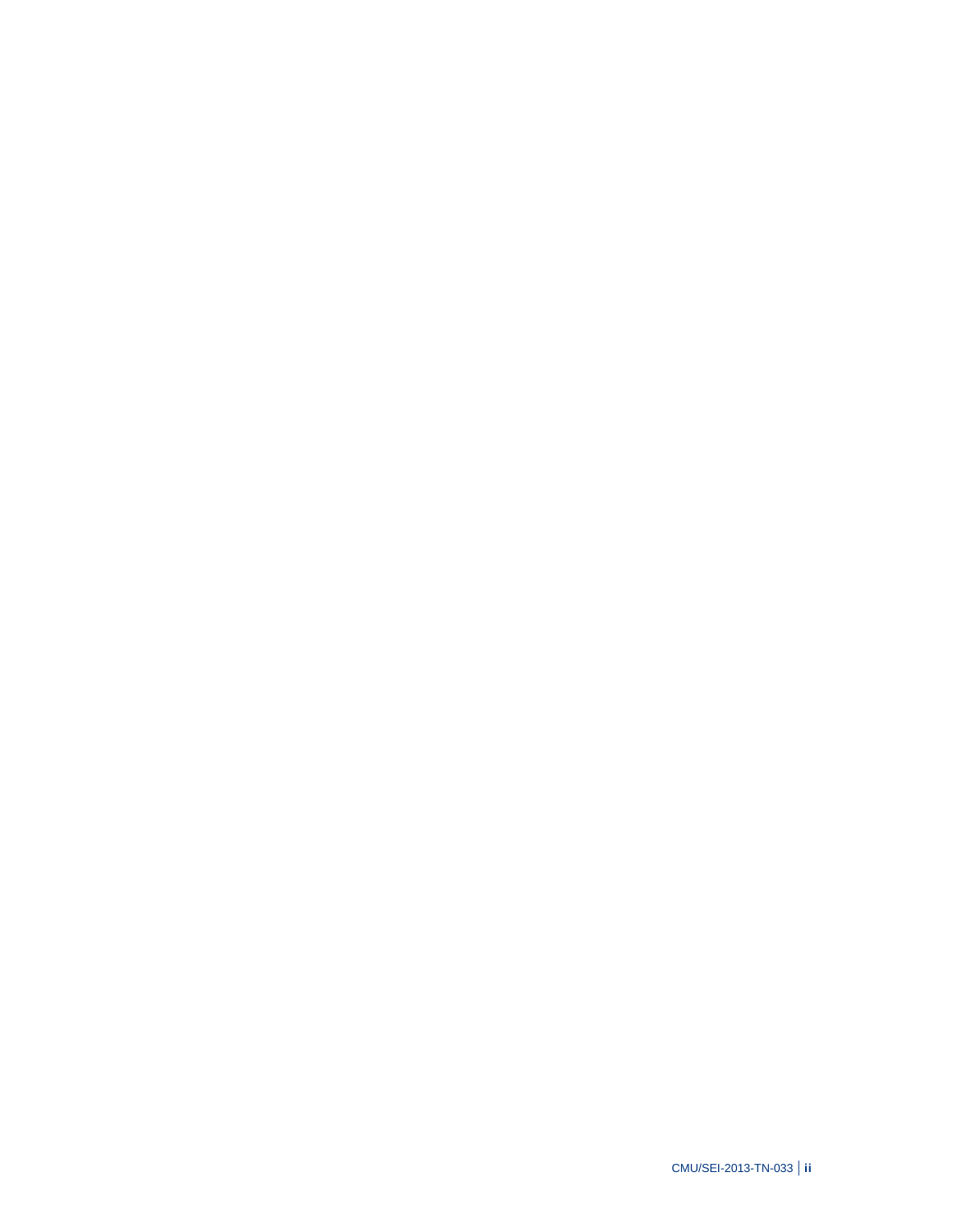# **List of Figures**

|           | Figure 1: Phases of the Method                                                                           | 5 |
|-----------|----------------------------------------------------------------------------------------------------------|---|
| Figure 2: | Steps in Compliance Determination                                                                        | 7 |
| Figure 3: | On-site Process of Collecting Evidence and Reaching Consensus on<br><b>Characterizations and Ratings</b> | 8 |
| Figure 4: | Sample Heat Map of Assessment Results                                                                    | 8 |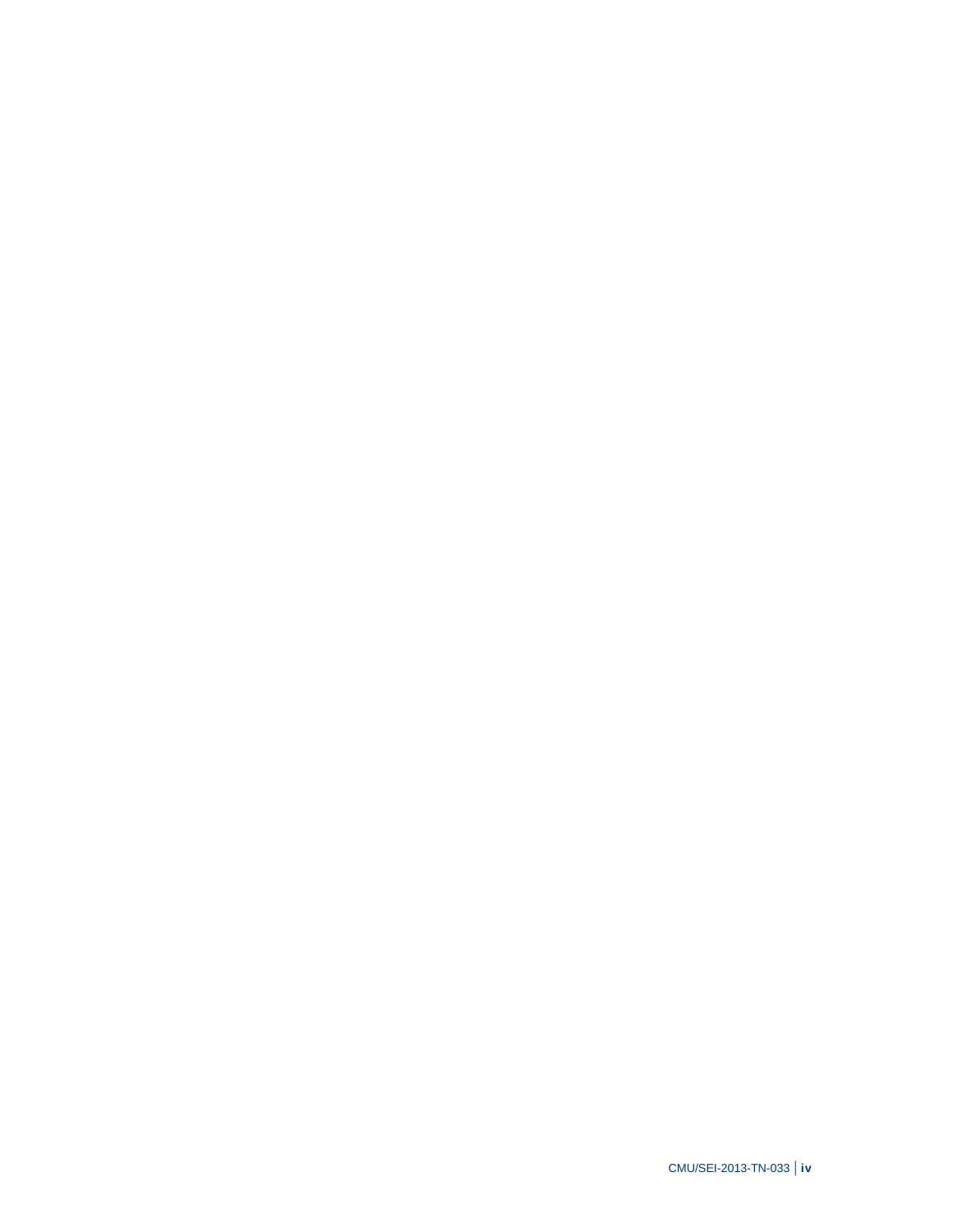# **List of Tables**

Table 1: S58 Requirements and Assessment Questions 6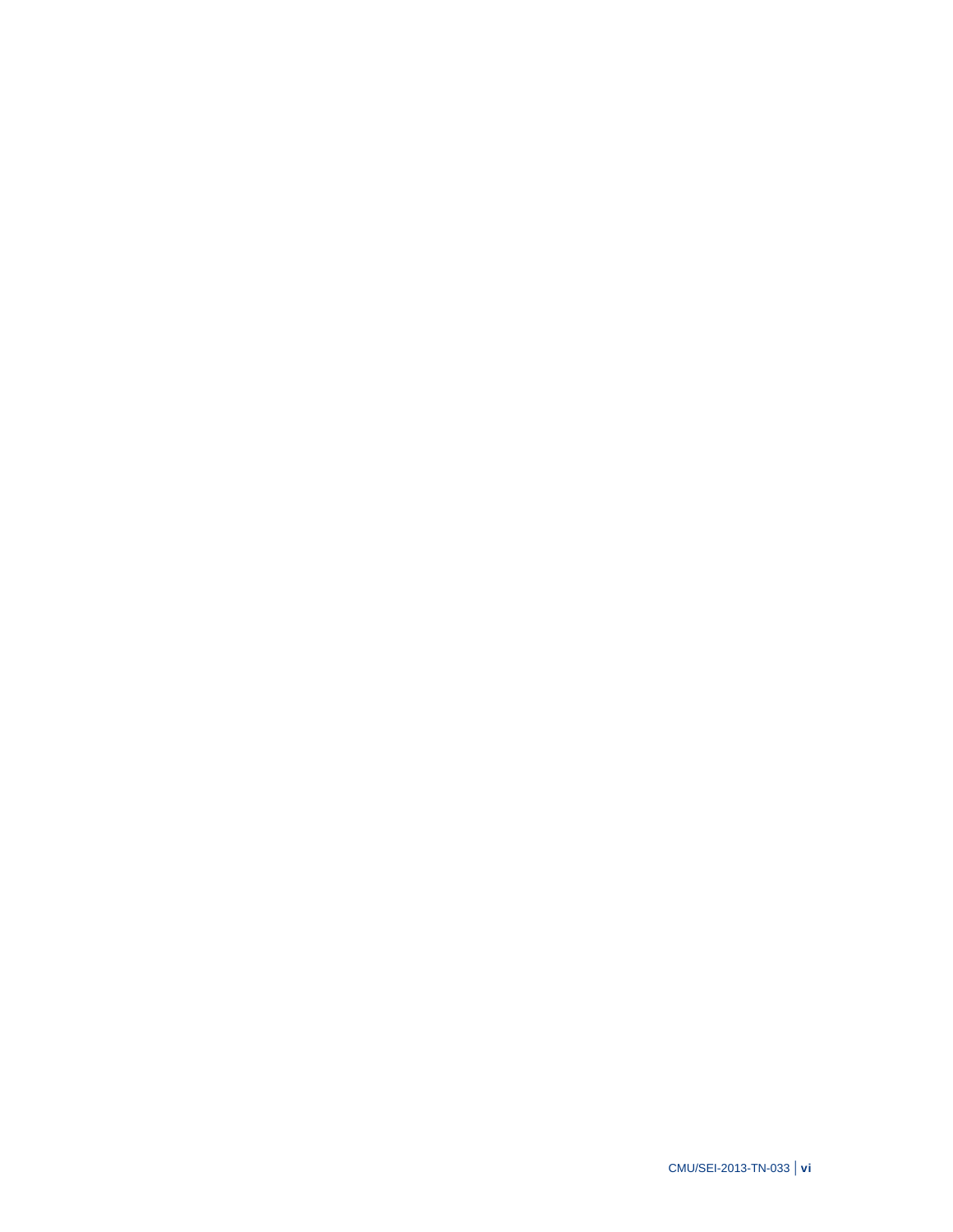# **Acknowledgments**

The authors acknowledge the contribution to this report of Carlos D. Rodríguez, Jose R. Gonzalez, James Buthorn, and Sam Y. Lin, who served on the Universal Postal Union assessment method development and piloting teams. The authors also thank Michael Ray, U.S. Postal Inspection Service, for his review of this report. The authors would also like to acknowledge the contributions of David White (formerly with the SEI) to this body of work.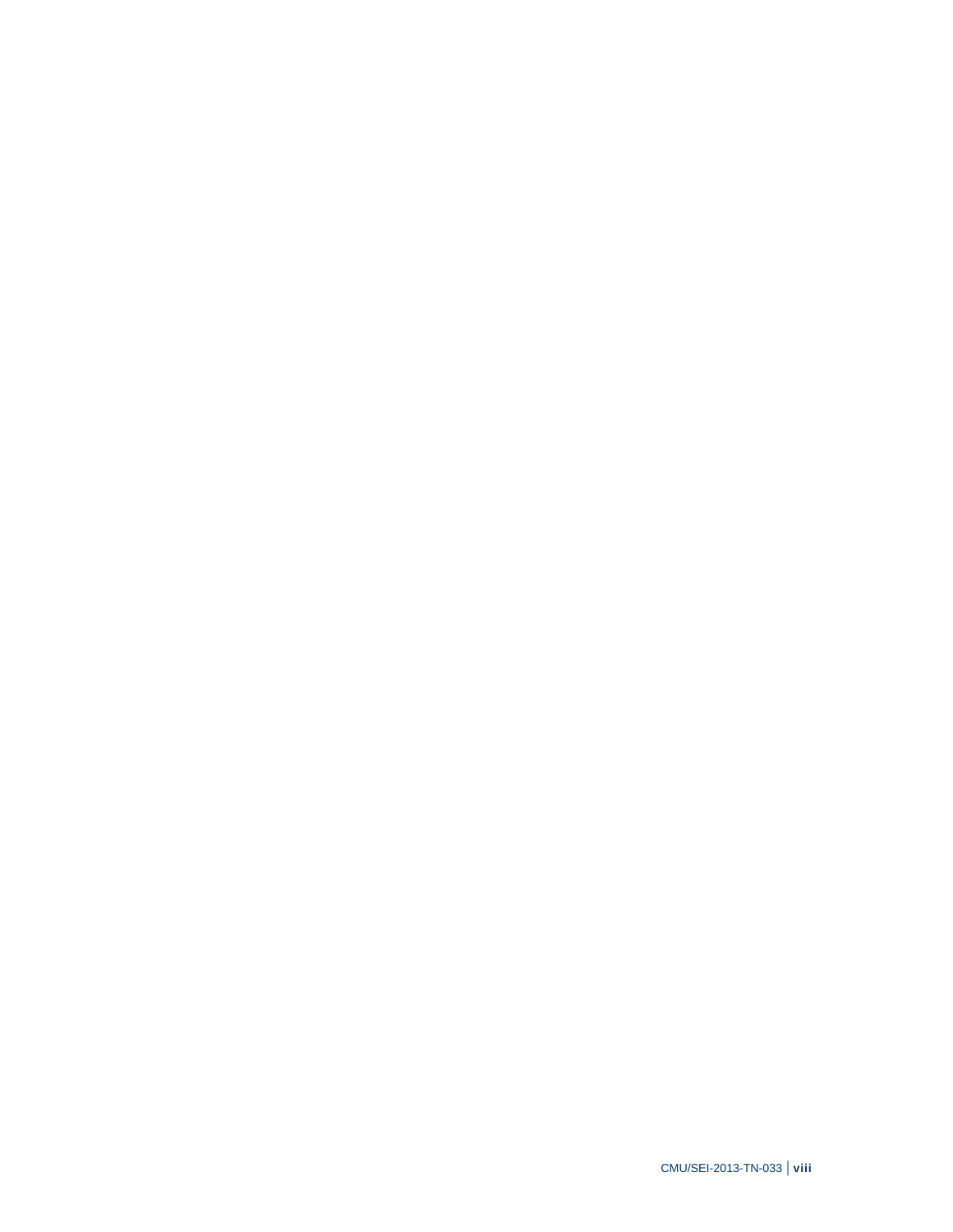### **Abstract**

The safety, security, and resilience of international postal, shipping, and transportation critical infrastructure are vital to the global supply chain that enables worldwide commerce and communications. But security on an international scale continues to fail in the face of new threats. Owners and operators of critical postal, shipping, and transportation operations need new methods to identify, assess, and mitigate security risks and gaps in the most effective manner possible. The U.S. Postal Inspection Service, in collaboration with the Universal Postal Union (UPU) and the CERT® Division at Carnegie Mellon University's Software Engineering Institute, developed a physical security assessment method to identify gaps in the security of international mail processing centers and similar shipping and transportation processing facilities. This assessment method and its associated field instrument are designed to be repeatable, cost effective, scalable, accurate, meaningful, and transparent. Since the method uses UPU standards as its reference, it may be used by the international community to evaluate the security of postal administrations around the world. The method also can be applied to other types of critical transportation services, such as metropolitan transit systems. This report describes the history, development approach, field experiences, and benefits of this method.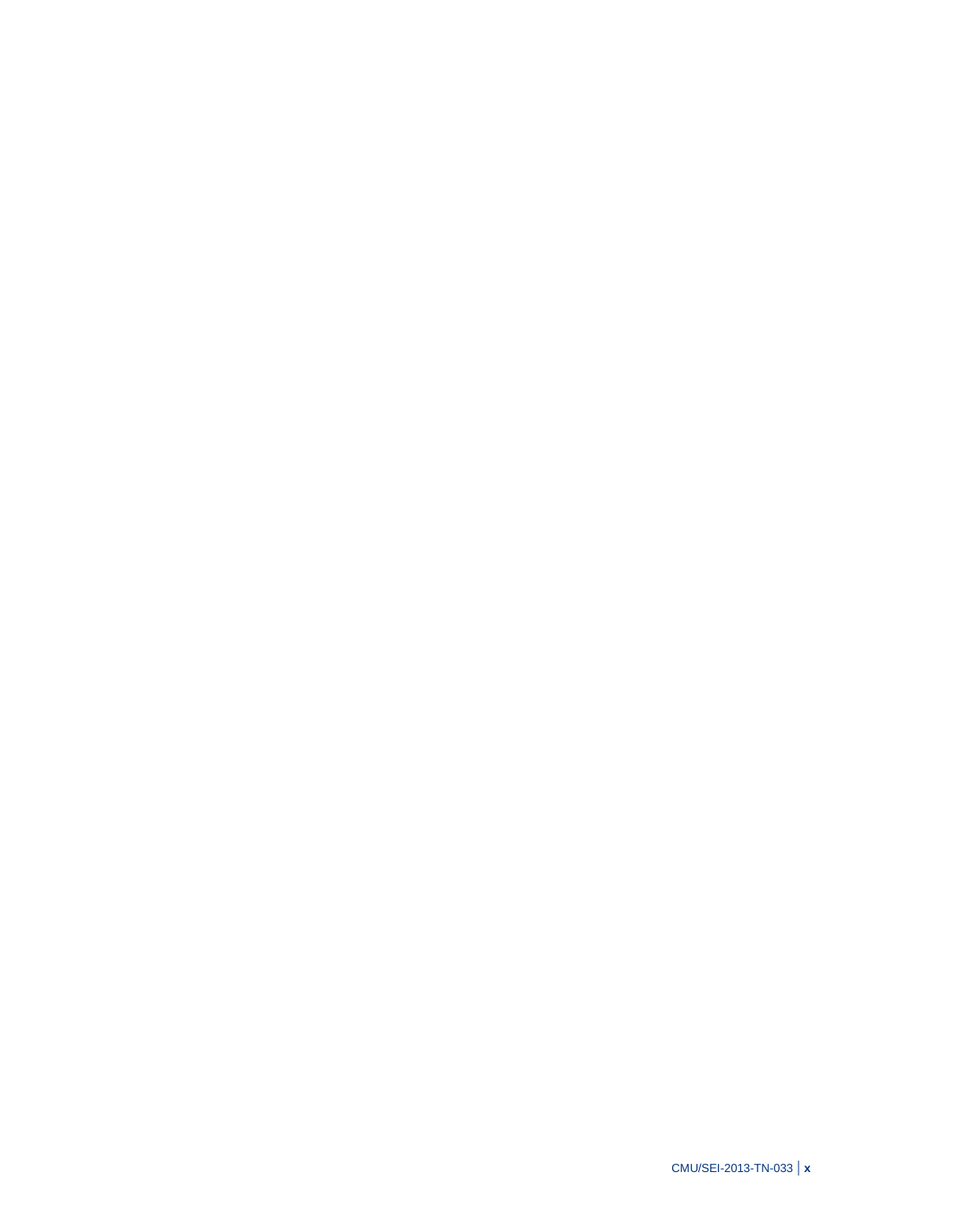# **1 Introduction**

In October 2010, two packages from Yemen containing explosives were discovered on U.S. bound cargo planes of two of the largest worldwide shipping companies, UPS and FedEx [CNN 2010, Perez 2010]. The visibility of this incident brought regulatory attention to a long-standing problem. *The Wall Street Journal* reported, "International cargo shipments have for years been seen as a weak link in anti-terror efforts. Lawmakers have stressed the importance of bolstering cargo screening for explosives, but much emphasis has focused on material loaded into passenger rather than cargo planes" [Perez 2010]. In early 2012, the Universal Postal Union (UPU) and several stakeholder organizations developed two security standards to improve security in the transport of international mail and to improve the security of critical postal facilities.

Developers of the standards recognized a need for some means to enable implementation of the new standards and measure compliance to them. The U.S. Postal Inspection Service (USPIS), the UPU, and the CERT® Division at Carnegie Mellon University's Software Engineering Institute (SEI) collaborated to develop a physical security assessment method and an associated field instrument based on the UPU standards.<sup>1</sup> The method can be used to identify gaps in the security of international mail processing centers and similar shipping and transportation processing facilities. In this report, we present the development approach, field experiences, benefits, and potential applications of the method for other types of critical transportation services.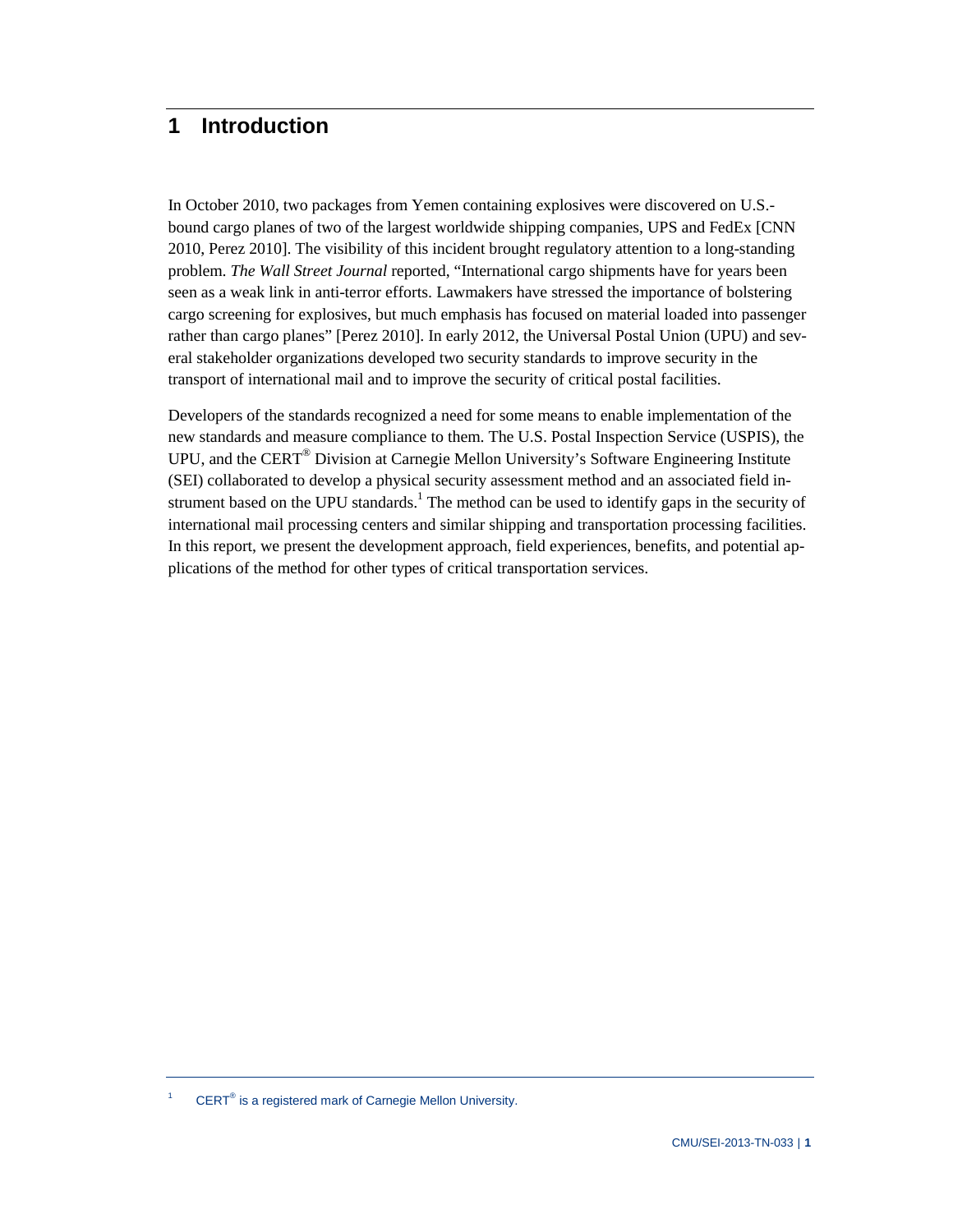# **2 Background**

The UPU, headquartered in Berne, Switzerland, is a unit of the United Nations that regulates the postal services of 192 member countries. These postal services form the largest physical distribution network in the world. The Foreword to the *Postal Security Standards* states, "More than 5 million postal employees working in over 660,000 post offices all over the world handle an annual total of 434 billion letter-post items in the domestic service and 5.5 billion in the international service. More than 6 billion parcels are sent by post annually" [UPU 2013a].

The Postal Security Group (PSG) of the UPU develops global and regional security strategies to assist postal operators in their common security missions. As the UPU describes its role, "Through training initiatives, consulting missions, and prevention programs, the PSG strives to protect the employees and assets of the postal operators along with safeguarding the mails from fraud, theft and misuse" [UPU 2013a]. PSG members are security experts from a number of UPU member countries.

The PSG, together with other UPU stakeholders, developed two security standards in 2012 in response to the attempted shipment of explosives from Yemen [UPU 2011] and other similar incidents:

- *S58, Postal Security Standards General Security Measures* defines the minimum physical and process security requirements applicable to critical facilities within the postal network [UPU 2013a].
- *S59, Postal Security Standards Office of Exchange and International Airmail Security* defines minimum requirements for securing operations relating to the transport of international mail [UPU 2013b].

The UPU standards define mandatory measures to better screen and take custody of international mail and to apply security requirements in critical facilities, such as international offices of mail exchanges, which process arriving and departing international mail [UPU 2012]. The standards were accepted at the 25th Universal Postal Congress in Doha, Qatar, in September 2012 [UPU 2013c].

#### **2.1 USPIS Involvement**

For the past 17 years, the chief postal inspector of the USPIS has chaired the PSG, and USPIS inspectors participated in the development of S58 and S59. The USPIS is the law enforcement arm of the U.S. Postal Service (USPS). It is the longest standing federal law enforcement agency in the United States, dating back to 1772. The United States is the only country to have a separate and distinct postal inspection service. The USPIS website describes its mission and responsibilities:

*The mission of the U.S. Postal Inspection Service is to support and protect the U.S. Postal Service and its employees, infrastructure, and customers; enforce the laws that defend the nation's mail system from illegal or dangerous use; and ensure public trust in the mail. Through its security and enforcement functions, the Postal Inspection Service provides assurance to American businesses for the safe exchange of funds and securities through the*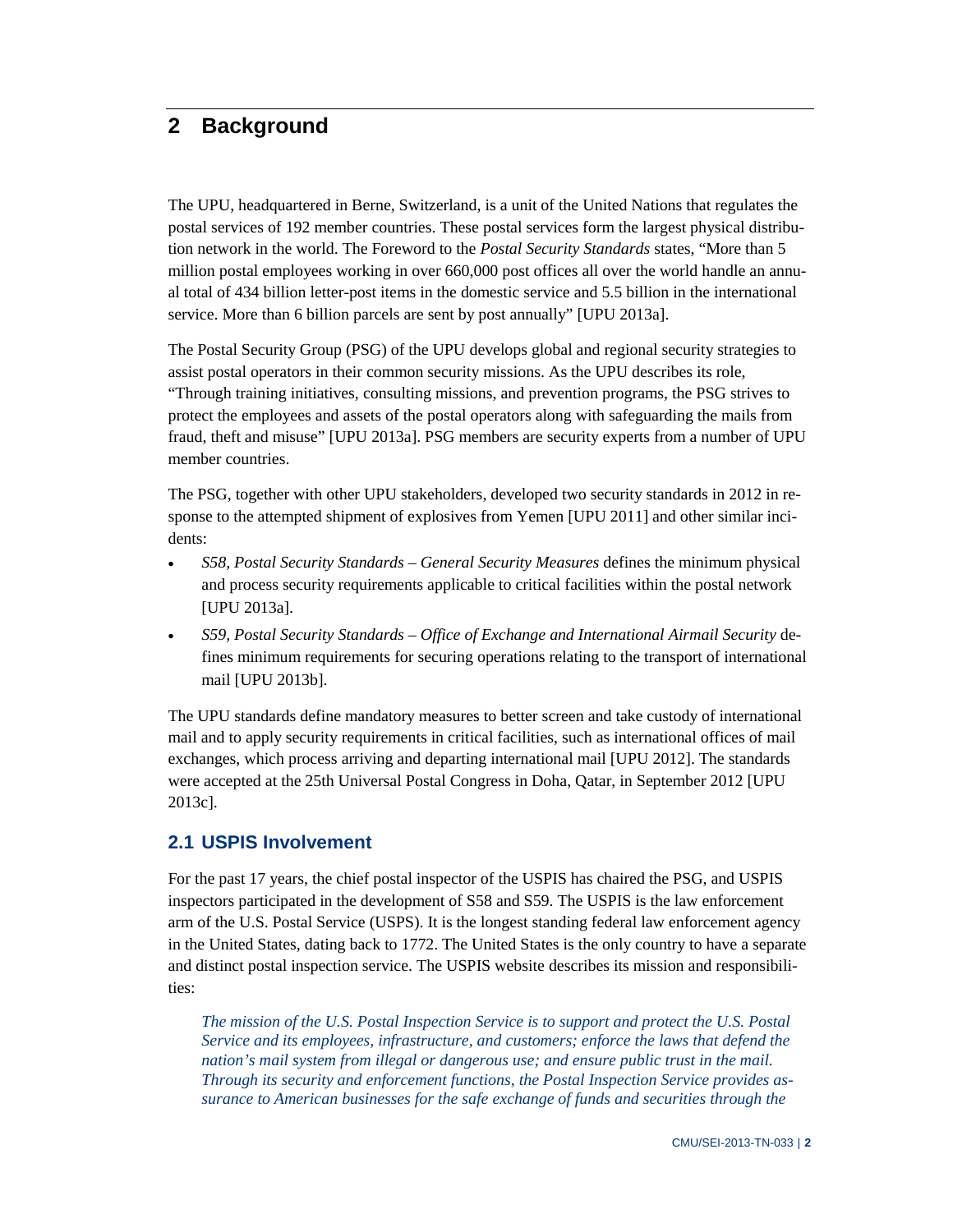#### *U.S. Mail; to postal customers of the "sanctity of the seal" in transmitting correspondence and messages; and to postal employees of a safe work environment. [USPIS 2013]*

As a member of the PSG, USPIS Inspector in Charge Gregory Crabb saw the need for a simple, lightweight assessment method for determining the capabilities of postal organizations against the new standards. In a presentation to the UPU in February 2012, Crabb proposed several objectives that could be achieved through this effort [Gregory Crabb, unpublished data]:

- improve security practices (as participating organizations made whatever adjustments the assessments revealed as necessary to meet the standards)
- demonstrate assessed organizations' capabilities to regulators (the European Commission, the International Air Transport Association, the International Civil Aviation Organization, the World Customs Organization, and internal and external governance bodies)
- assess security suppliers
- have the PSG serve as the independent validator for the European Commission

#### **2.2 Collaboration with the CERT Division**

Since 2011, the USPIS has collaborated with the SEI's CERT Division to improve the resilience of selected USPS products and services. This collaboration has included projects dealing with incident response, export screening, authentication services, physical security and aviation screening for international mail, Express Mail revenue assurance, and development of mail-specific resilience management practices for mail induction, transportation, delivery, and revenue assurance.

The CERT Division is the largest technical program at the SEI, a federally funded research and development center sponsored by the U.S. Department of Defense and operated by Carnegie Mellon University. CERT staff conduct research and development in internet security, secure systems, operational resilience, and coordinated response to security incidents.

Much of the USPIS work with the CERT Division related to the CERT Resilience Management Model (CERT-RMM), a capability-focused maturity model for improving an organization's management of operational resilience activities across the domains of security management, business continuity management, and aspects of information technology operations management. Crabb asked the CERT Division to develop an assessment method for the UPU standards based on the CERT-RMM assessment method and process, along with a companion field instrument with automated features.

These were the design criteria for the method and the instrument:

- repeatable: The method can be used consistently by different independent teams in the same situation to acquire the same results.
- cost effective and scalable: The method is economical and functional for all locations, regardless of size or capability.
- accurate: The method is evidence-based and derived from international standards so that results can be relied on by the international community (e.g., UPU, International Civil Aviation Organization, International Air Transport Association, Transportation Security Administration, and World Customs Organization).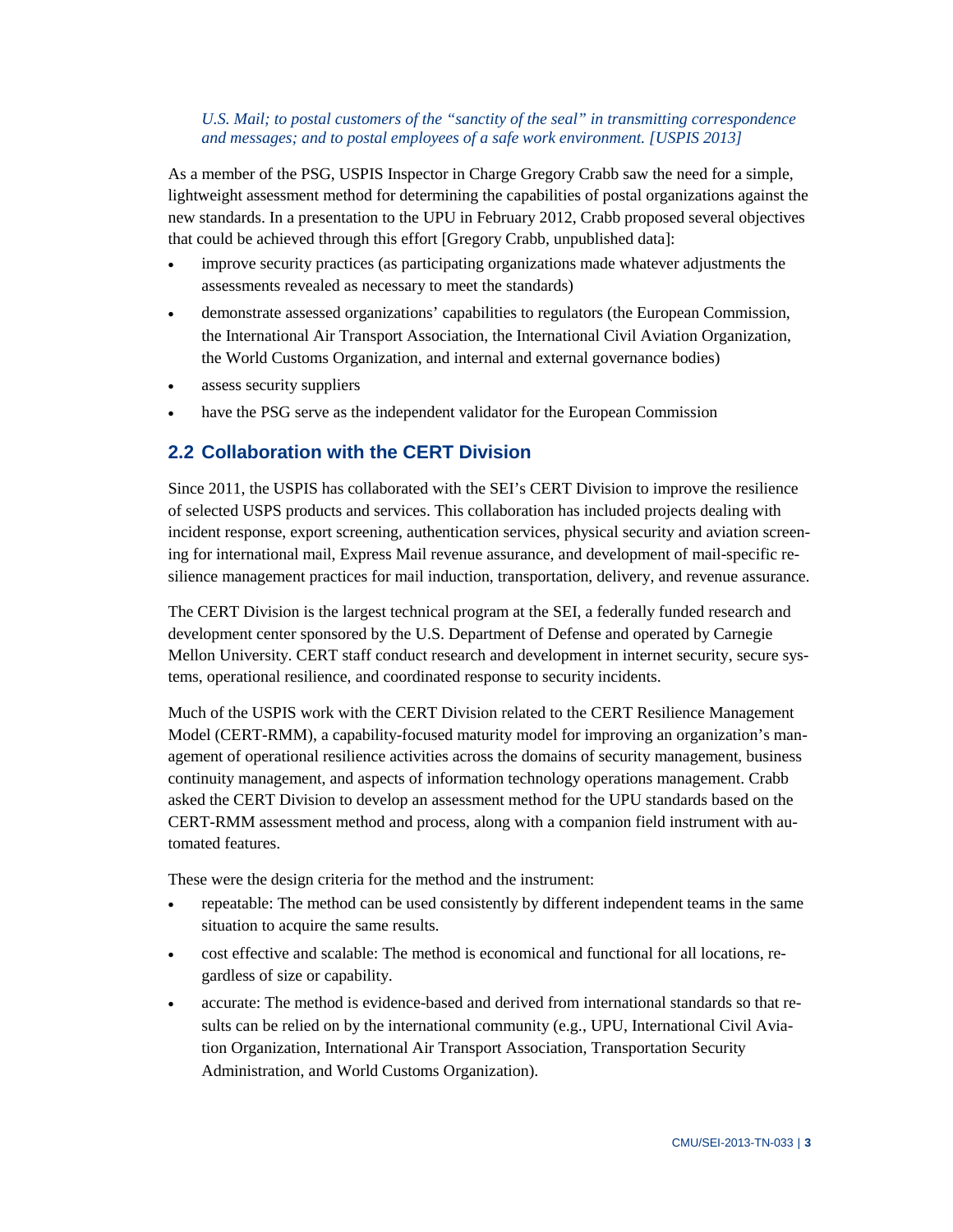- meaningful: The method generates results that can easily be acted on by owners and operators of the assessed processing facilities.
- transparent: The method is publicly available and can be used for self-assessment.

The method was designed to allow assessed postal organizations to gain insight into their capabilities by identifying the strengths and weaknesses of their current security practices. Assessment results could also identify risks and inform the prioritization of security improvements.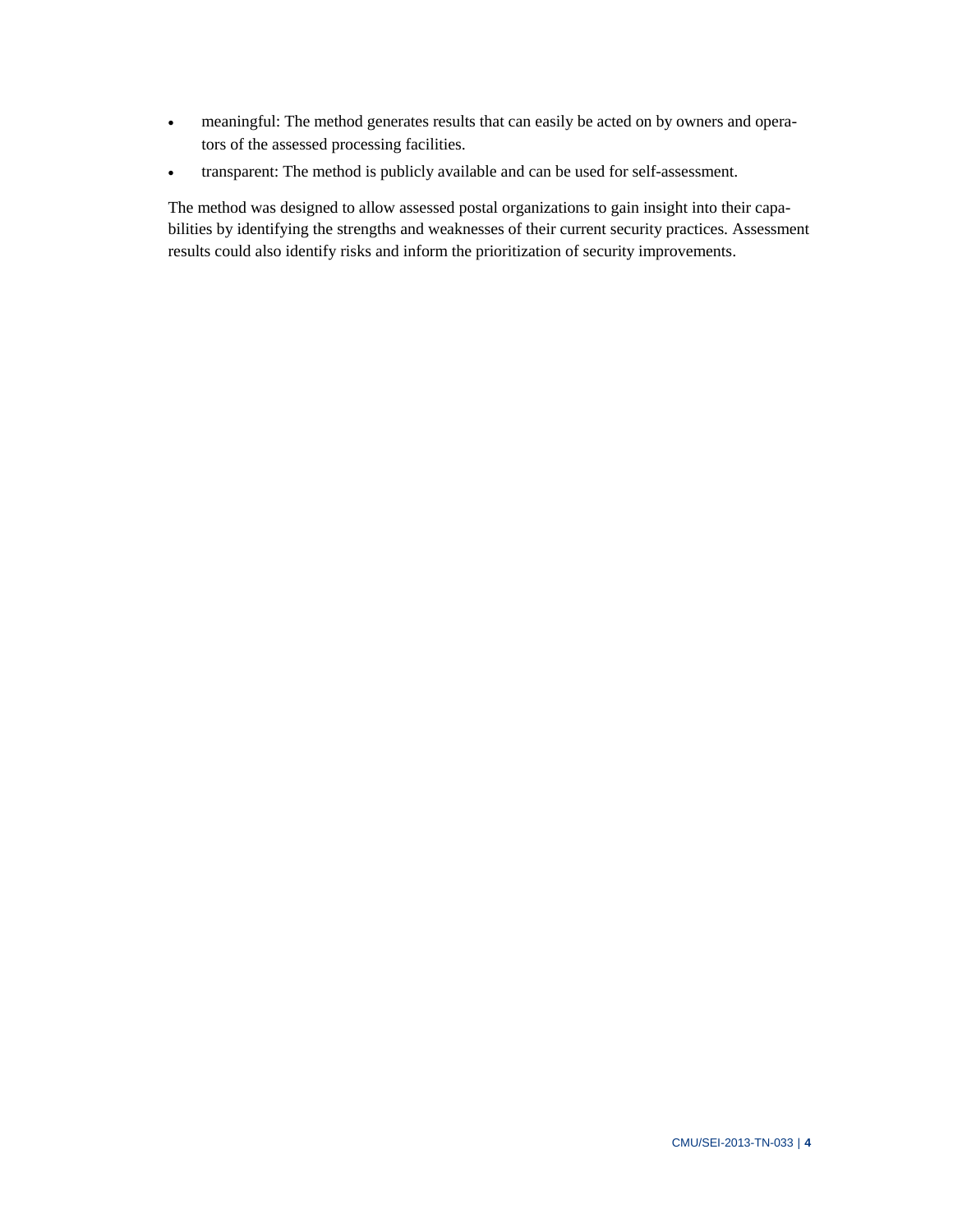### **3 Method Development and Description**

USPIS and CERT staff held several work sessions in January and February 2012 to develop the first version of the method and instrument for piloting in February. The S58 and S59 postal security standards served as the requirements for the method and were annotated to facilitate the formulation of assessment questions. The team continued to develop and improve the method based on pilot assessments in three locations worldwide. The method and field instrument were released for public use in September 2012, and a number of additional locations have applied them since then. Updates to the method require UPU approval.

As depicted in Figure 1, the method defines three phases for conducting the assessment:

- Preparation: Analyze requirements, develop an assessment plan, select and prepare the assessment team, send and receive the pre-assessment questionnaire, obtain and inventory objective evidence, and prepare for the conduct of the assessment (initial site visit and logistics).
- On-site: Prepare participants, conduct interviews, examine objective evidence, document objective evidence, verify objective evidence, perform characterizations and ratings, formulate and validate preliminary findings, generate the final results of the assessment, and identify improvements to the method and the standards.
- Reporting: Deliver assessment results to sponsors and key stakeholders, and preserve and archive assessment results.



*Figure 1: Phases of the Method* 

The assessment method contains a series of questions based on the requirements in the S58 and S59 standards (refer to Table 1 for examples) [UPU 2013c]. The method also defines the evidence requirements for each section of the standards. The team conducting the assessment must see documented artifacts or receive oral and written statements and affirmations confirming or supporting implementation (or lack of implementation) of a practice. If there are specific weaknesses in implementation, team members record them on their assessment worksheets. For example, a weak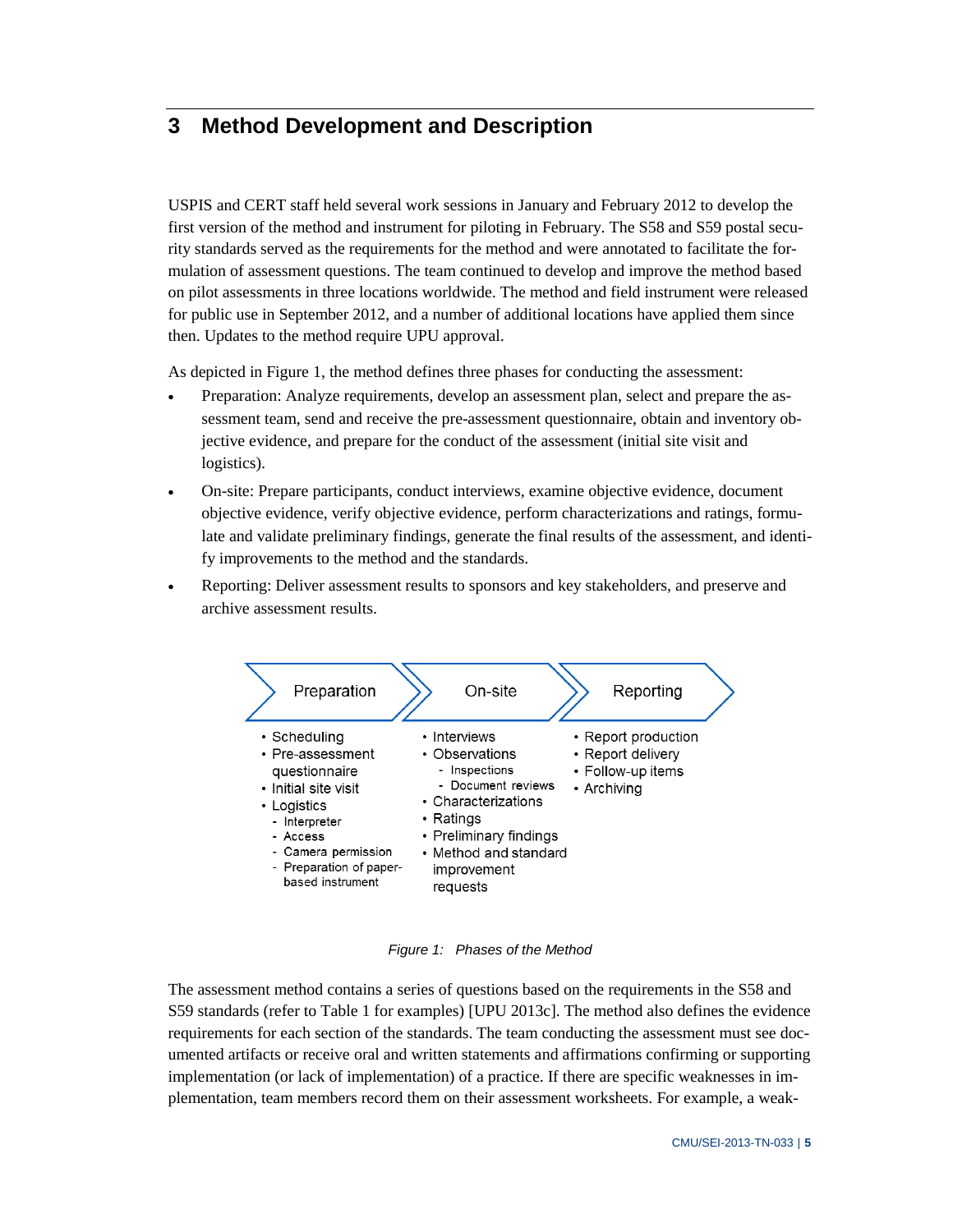ness in implementation of S58 Section 5.1.1, Risk Assessment and Facility Security Plans, might be that the facility's security plan covers general lighting requirements but not interior emergency lighting.

| <b>S58</b><br><b>Section</b> | <b>S58 Requirement</b>                                                                                                                                                                                                                                                                                                                                                | <b>Assessment Question</b>                                                                                                                                                                                                                                                                                                                                                                      |
|------------------------------|-----------------------------------------------------------------------------------------------------------------------------------------------------------------------------------------------------------------------------------------------------------------------------------------------------------------------------------------------------------------------|-------------------------------------------------------------------------------------------------------------------------------------------------------------------------------------------------------------------------------------------------------------------------------------------------------------------------------------------------------------------------------------------------|
| 5.1.1                        | "An annual risk assessment must be conducted to<br>identify each critical facility. The assessment shall<br>take into consideration the postal assets and opera-<br>tions at the facility, the general crime rate of the are-<br>as and other contributing factors that increase the<br>likelihood of criminal incidents" [UPU 2013a].                                | Do you conduct an annual risk assessment for<br>each critical facility? If so, would you please<br>provide two recent risk assessment reports for<br>review?<br>Does the risk assessment report consider the<br>postal assets and operations at the facility, the<br>general crime rate of the area, and other con-<br>tributing factors that increase the likelihood of<br>criminal incidents? |
| 5.2.2                        | "A visitor registration system shall be implemented to<br>record entries of non-employees into secure areas of<br>the critical facility" [UPU 2013a].                                                                                                                                                                                                                 | Are visitors provided with identification badges<br>so they can be positively identified when en-<br>tering secure areas?                                                                                                                                                                                                                                                                       |
| 6.2                          | "A termination process must be documented for em-<br>ployees and contractors. The termination process<br>ensur[es] the timely return of identification docu-<br>ments, access control devices, keys, uniforms and<br>other sensitive information. A record system must be<br>maintained to prevent rehiring of terminated employ-<br>ees or contractors" [UPU 2013a]. | Do you have a documented termination pro-<br>cess? If yes, please share the documentation.<br>Does the termination process ensure the time-<br>ly return of identification documents, access-<br>control devices, keys, uniforms, and other<br>sensitive information?<br>Do you have a record system to prevent rehir-<br>ing employees or contractors who have been<br>terminated for cause?   |
| $\overline{7}$               | "After screening or the application of other security<br>controls, mail shall be accounted for and protected<br>from unauthorized interference prior to loading on an<br>aircraft or secure exchange with the carrier, ground<br>handling agent or other contractor" [UPU 2013a].                                                                                     | After security controls have been applied, how<br>is mail accounted for and protected from unau-<br>thorized interference prior to loading on an<br>aircraft or secure exchange with the carrier,<br>ground handling agent, or other contractor?                                                                                                                                                |

*Table 1: S58 Requirements and Assessment Questions* 

The assessment team considers the results of interviews and the other evidence collected to reach a consensus on subsection characterizations and section ratings.

Subsections are characterized using the FILIPINI scale and rules (see Figure 2):

- Fully Implemented (FI): One or more direct artifacts are present and judged to be acceptable; at least one indirect artifact or affirmation exists to confirm the implementation; and no weaknesses are noted.
- Largely Implemented (LI): One or more direct artifacts are present and judged to be adequate; at least one indirect artifact or affirmation exists to confirm the implementation; and one or more weaknesses are noted.
- Partially Implemented (PI): Direct artifacts are absent or judged to be inadequate; one or more indirect artifacts or affirmations suggest that some aspects of the practice are implemented; and one or more weaknesses are noted. Alternatively, one or more direct artifacts are present and judged to be adequate; no other evidence (indirect artifacts, affirmations) supports the direct artifact(s); and one or more weaknesses are noted.
- Not Implemented (NI): Direct artifacts are absent or judged to be inadequate; no other evidence (indirect artifacts, affirmations) supports the practice implementation; and one or more weaknesses are noted.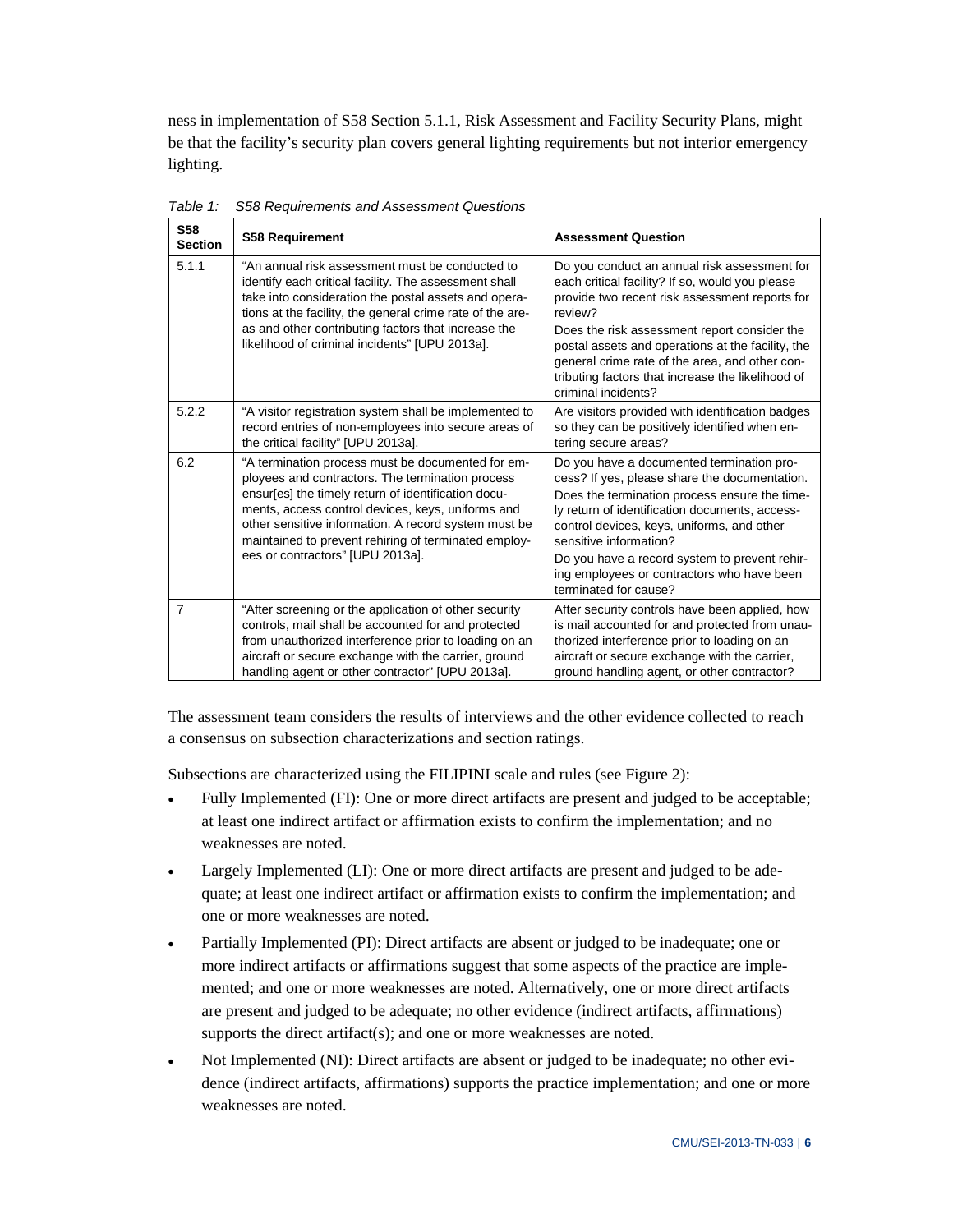• Not Applicable (NA): The standard section does not apply (e.g., in the S58 standard, Section 6.2, "Contractor Security Requirements," applies only to organizations that use contractors for mail handling/transport operations or other sensitive functions).

Sections are rated more simply, since the goal of the assessment is essentially to arrive at a "Yes" or "No" judgment for each set of practices that constitute a section:

- Satisfied: All associated practices are characterized as FI, LI, or Not Applicable, with at least one practice characterized as FI or LI; and the aggregation of weaknesses does not have a significant negative impact on goal achievement.
- Not Applicable: All practices are characterized as Not Applicable.
- Not Satisfied: All other cases (i.e., the rules for Satisfied [S] and Not Applicable [NA] are not met).



*Figure 2: Steps in Compliance Determination* 

The assessment team repeats the on-site process for all subsections of the standard, as shown in Figure 3, beginning with "Conduct Interviews." The assessment team then creates a heat map of the results, as shown in Figure 4. To satisfy the standard, all section-level ratings for the facility must be Satisfied or Not Applicable.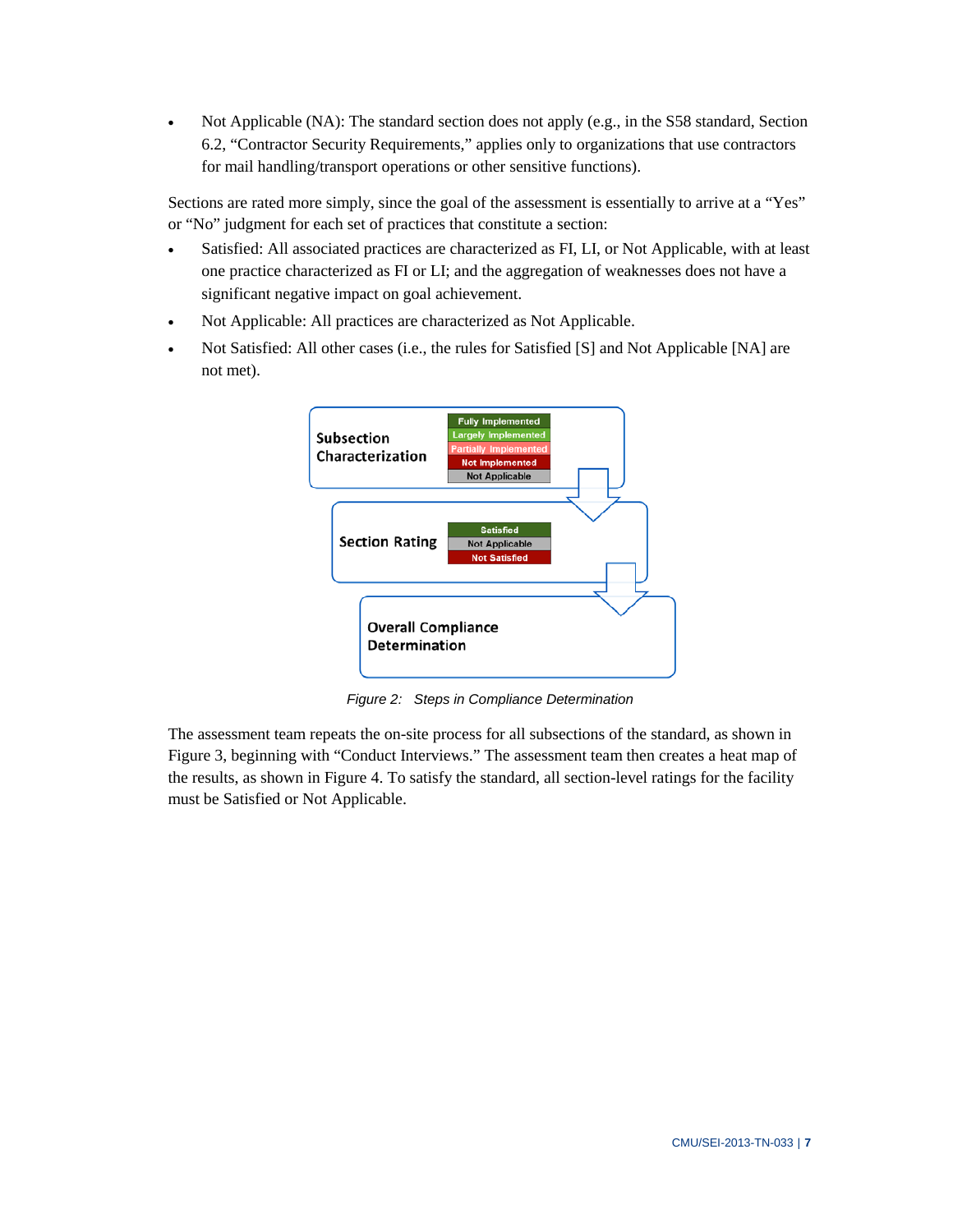

*Figure 3: On-site Process of Collecting Evidence and Reaching Consensus on Characterizations and Ratings* 



*Figure 4: Sample Heat Map of Assessment Results* 

*Note: FI = Fully Implemented; LI = Largely Implemented; PI = Partially Implemented; NI = Not Implemented; S = Satisfied; NS = Not Satisfied.*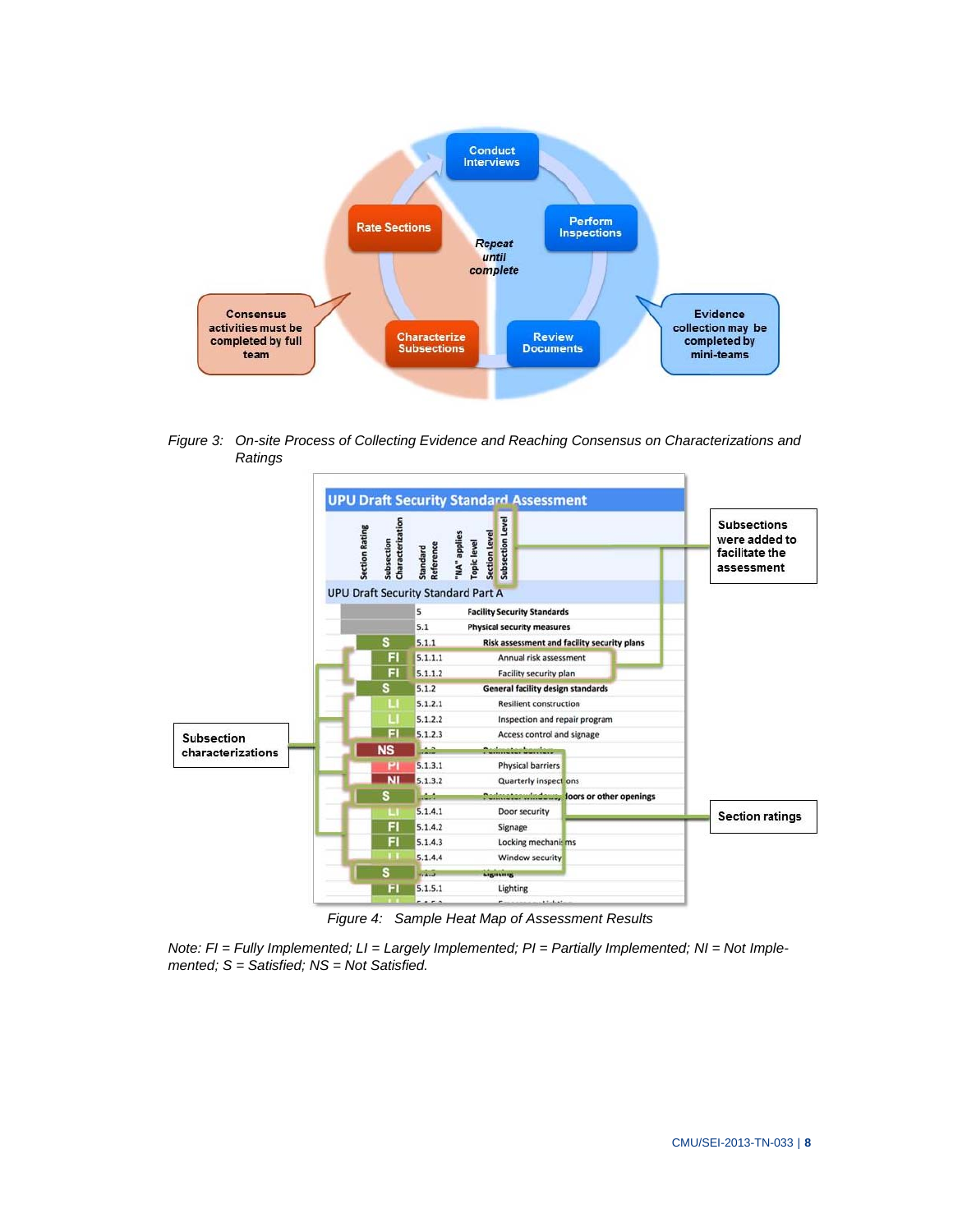# **4 Field Experiences**

In February 2012, USPIS staff conducted the first pilot assessments using the new method with draft versions of S58 and S59. The USPIS continued to conduct assessments and work with CERT staff to improve the method throughout 2012. CERT staff also recommended some improvements to the content of the standards to the UPU.

As a result of one assessment, the country postmaster general closed down the facility where international mail was being dispatched and moved operations to a new facility with improved security controls and conformance with UPU standards. Other reviews have shown that postal administrations largely conform to UPU standards and that having the specific feedback of assessment results encourages them to make the minor improvements needed to ensure full compliance.

One consistent finding highlighted the effectiveness of the method for producing accurate assessments. The S58 standard requires a single, written security plan for critical facilities. Each pilot location had a security plan, but it did not contain all the elements that the standard requires. But in following the method's evidence-discovery procedures, the assessment team found the missing elements in other documents, such as maintenance plans.

The S58 standard requires that access control systems be used for employees, visitors, service providers, and vendors of critical facilities but does not specify any particular system. At all locations examined in the pilots, the assessment team found some failing in this requirement. But many postal organizations operate at a deficit, so the team tailored its compliance recommendations to each organization's fiscal realities.

None of the pilot locations had plans for crisis planning and business continuity. However, employees generally knew what to do in crisis situations, so the postal administrations had only to document that knowledge to reach compliance.

All of the pilot locations have asked to be reassessed after making the improvements recommended in their initial assessments.

#### **4.1 Benefits**

Based on field reports and assessment results, participating postal organizations have realized the following benefits:

- gained insight into their capability by identifying the strengths and weaknesses of current security practices
- achieved recognition as having a strong security posture by the International Civil Aviation Organization, World Customs Organization, and supply chain partners that rely on postal services for moving goods
- obtained guidance to prioritize security-related improvement plans
- received feedback on the maturity level of the organization's security program
- were able to better identify and prioritize security risks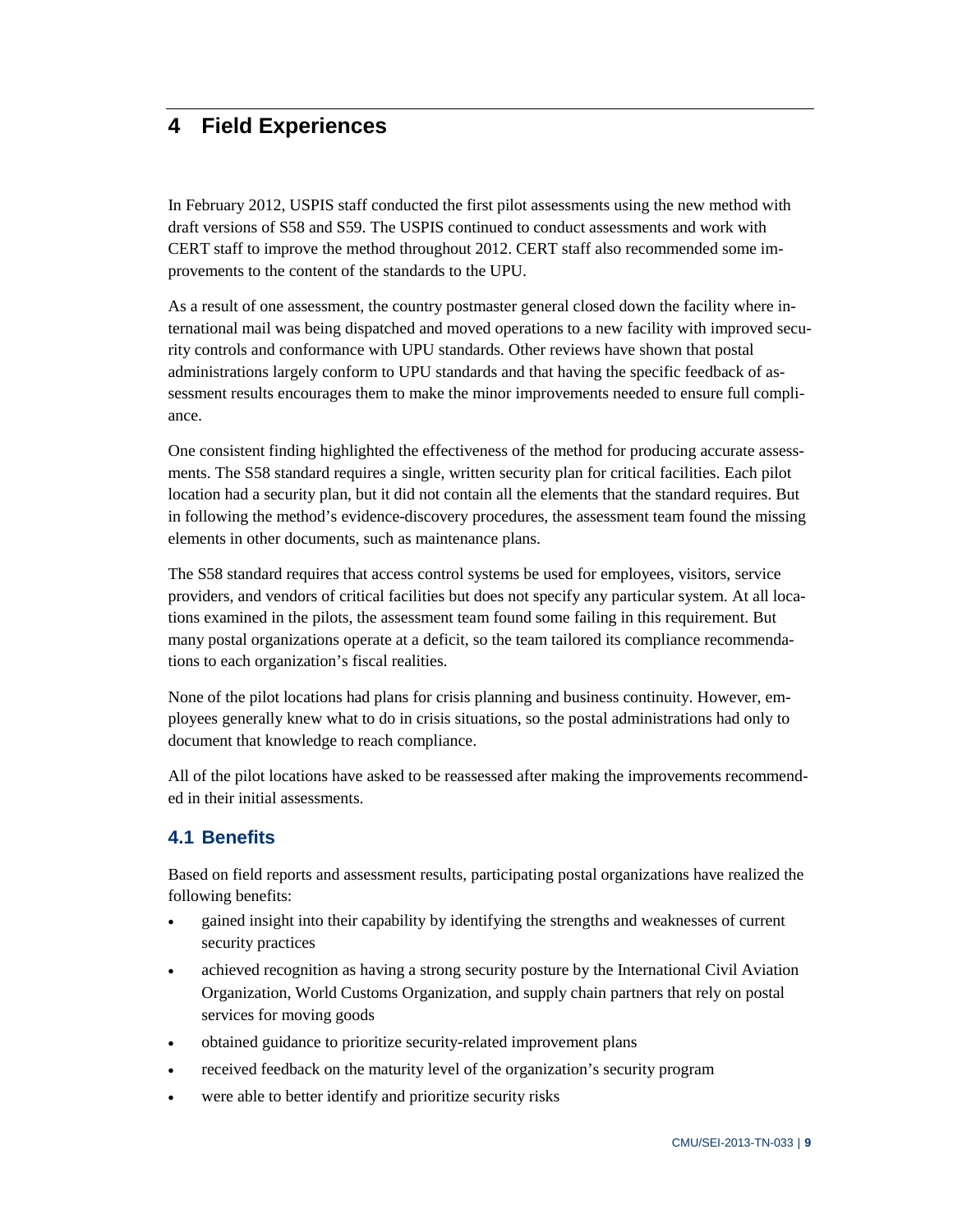# **5 Conclusion**

Pilot organizations have shown that using a structured, scripted assessment instrument is an effective way to assess compliance with the UPU postal security standards. The USPIS and other postal sector organizations continue to use the assessment method today to achieve initial results and assess progress made after implementing improvements. In 2014, the method will be provided to civil aviation authorities, who will use it primarily to assess the performance of postal administrations in meeting the screening and other international airmail security standards of S59.

The method can be tailored and applied to other types of critical transportation services, including those that move people (such as metropolitan area transit systems) and goods by air, ground, and sea, and to other safety and security standards. It can thus serve as a practical and lightweight way to implement and measure compliance to standards for ensuring the safety, security, and resiliency of international postal, shipping, and transportation infrastructure.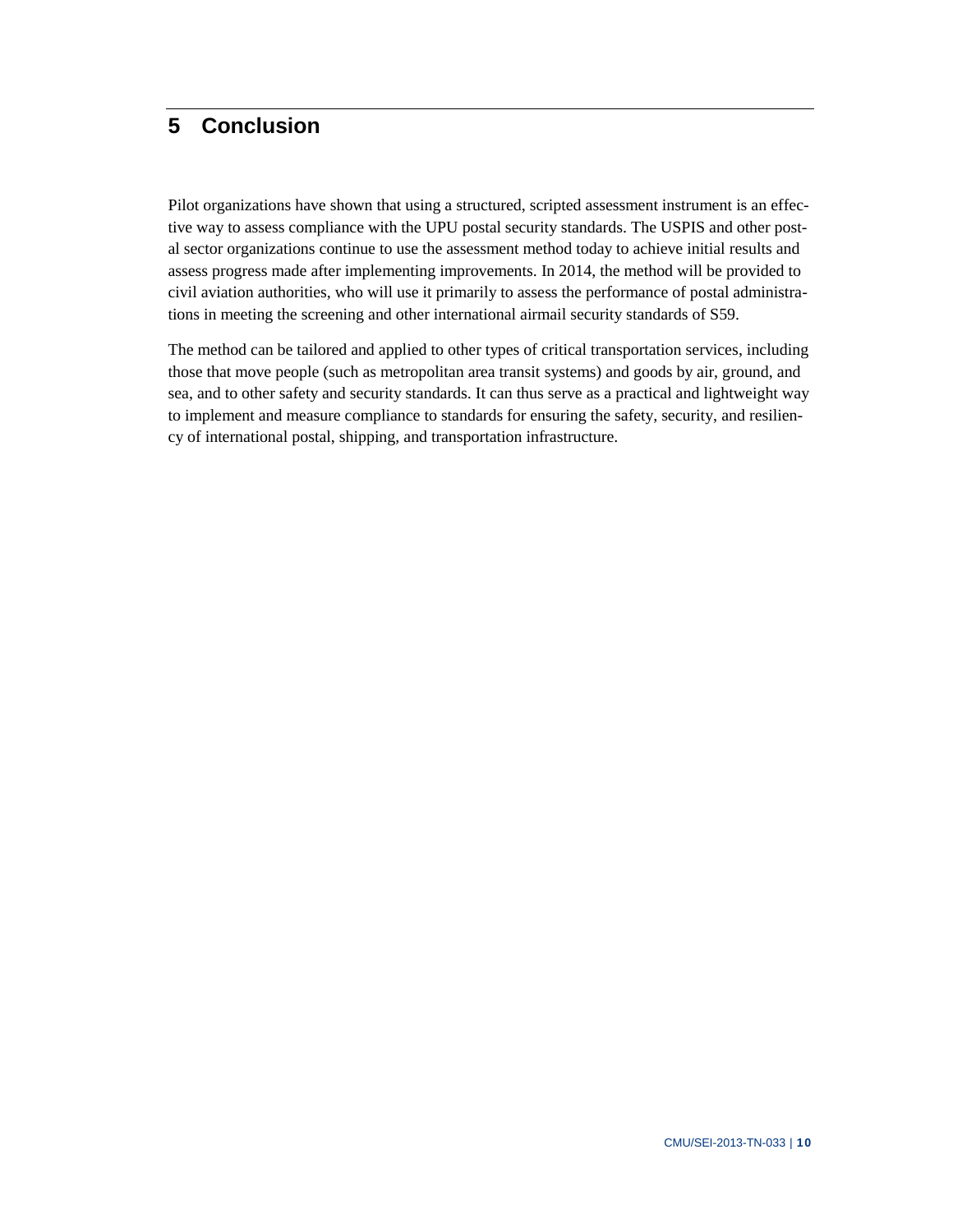### **References**

*URLs are valid as of the publication date of this document.* 

#### **[CNN 2010]**

CNN Wire Staff. "Yemen-Based al Qaeda Group Claims Responsibility for Parcel Bomb Plot." *CNN International Edition*, November 6, 2010.

[http://edition.cnn.com/2010/WORLD/meast/11/05/yemen.security.concern/?hpt=T2http://w](http://edition.cnn.com/2010/WORLD/meast/11/05/yemen.security.concern/?hpt=)[ww.n](T2http://www.n) pr.org/templates/story/story.php?storyId=130935022

#### **[Perez 2010]**

Perez, E.; Entous, A.; & Coker, M. "Yemeni Bombs Target U.S." *Wall Street Journal*, October 29, 2010.

<http://online.wsj.com/article/SB10001424052702303284604575582273576079534.html?KEYW> ORDS=Yemen+Air+Cargo+Incident

#### **[UPU 2011]**

Universal Postal Union. "UPU to Develop Global Postal Security Standards." *25th Universal Postal Congress*[, April 18, 2011. http://dohacongress.upu.int/home/singel-news/article/upu-to](http://dohacongress.upu.int/home/singel-news/article/upu-to-develop-global-postal-security-standards)develop-[global-postal-security-standards](http://dohacongress.upu.int/home/singel-news/article/upu-to-develop-global-postal-security-standards) 

#### **[UPU 2012]**

Universal Postal Union. "Progress Made on New Postal Security Standards." *UPU News*, March 8, 2012. <http://news.upu.int/nd/progress-made-on-new-postal-security-standards>

#### **[UPU 2013a]**

Universal Postal Union. *Postal Security Standards: General Security Measures* (S58). UPU, July 2013. [http://www.upu.int/uploads/tx\\_sbdownloader/standardS58PostalSecurityEn.pdf](http://www.upu.int/uploads/tx_sbdownloader/standardS58PostalSecurityEn.pdf) 

#### **[UPU 2013b]**

Universal Postal Union. *Postal Security Standards: Office of Exchange and International Airmail Security* (S59-1). UPU, July 2013. [http://www.upu.int/uploads/tx\\_sbdownloader/standardS58PostalSecurityEn.pdf](http://www.upu.int/uploads/tx_sbdownloader/standardS58PostalSecurityEn.pdf) 

#### **[UPU 2013c]**

Universal Postal Union. *Postal Security Standards*. UPU, 2013. <http://www.upu.int/en/activities/postal-security/security-standards.html>

#### **[USPIS 2013]**

U.S. Postal Inspection Service. *Mission*. USPIS, 2013. <https://postalinspectors.uspis.gov/aboutus/mission.aspx>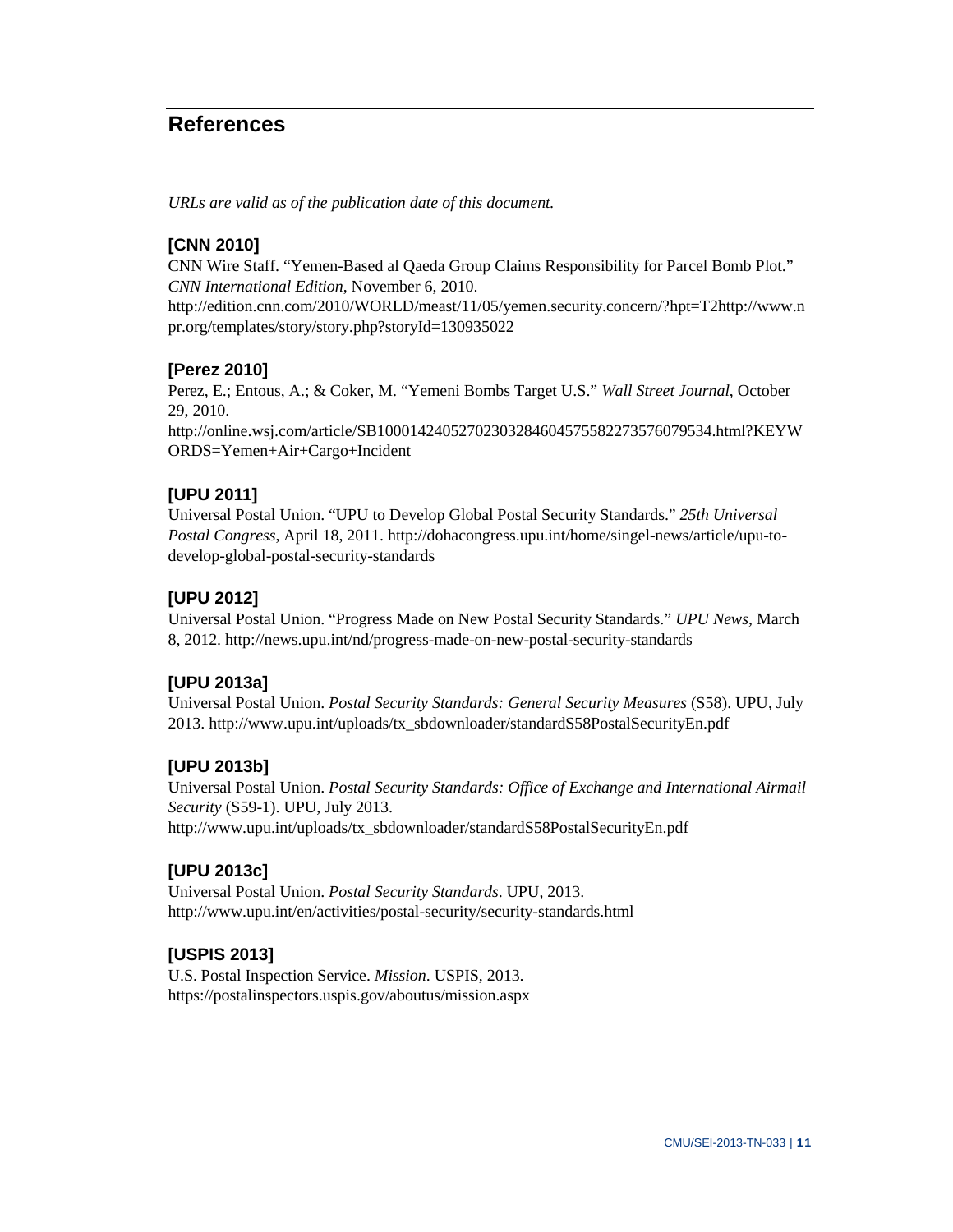CMU/SEI-2013-TN-033 | 12